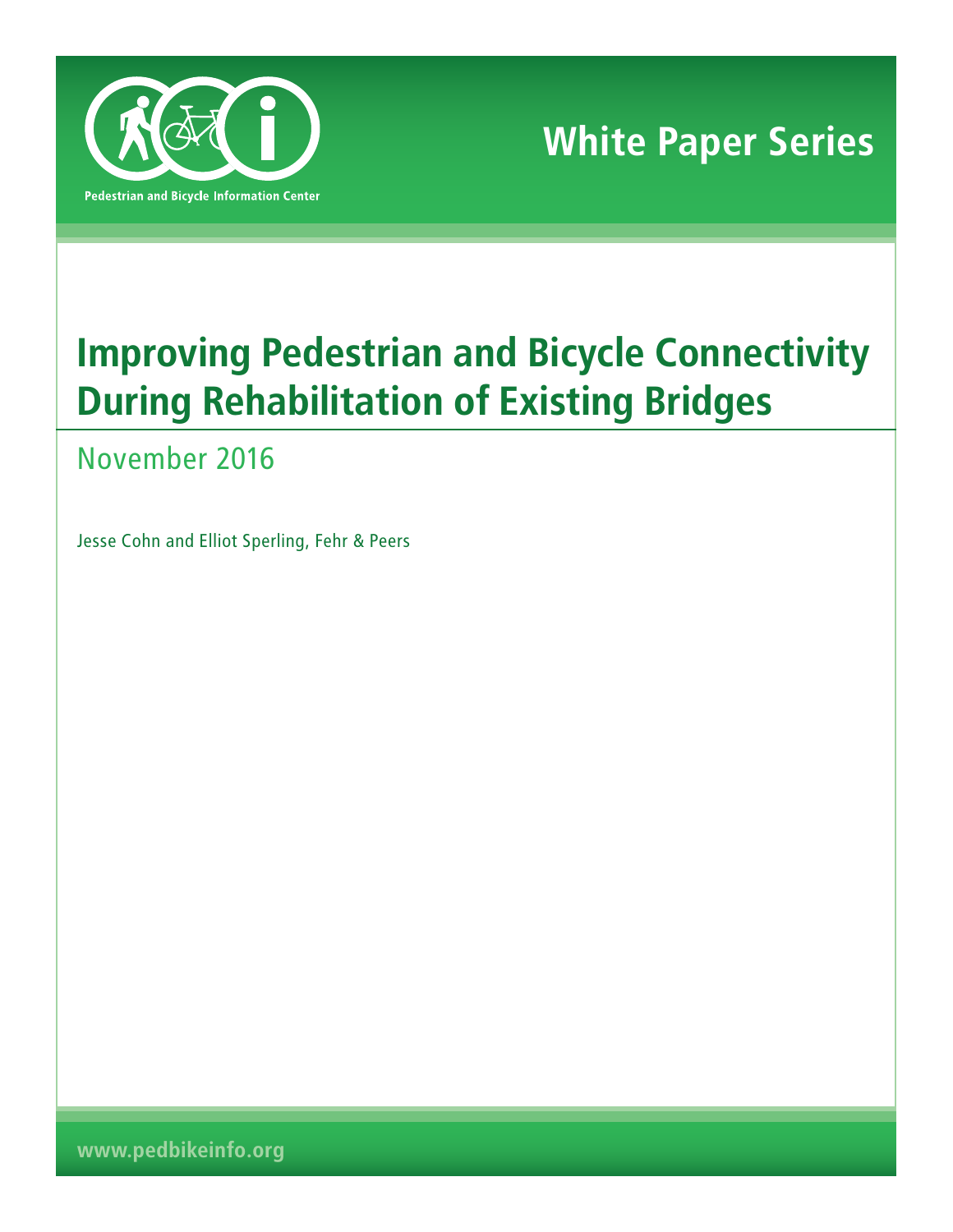# **DISCLAIMER**

This material is based upon work supported by the Federal Highway Administration under Cooperative Agreement No. DTFH61-11-H-00024. Any opinions, findings, and conclusions or recommendations expressed in this publication are those of the Author(s) and do not necessarily reflect the view of the Federal Highway Administration.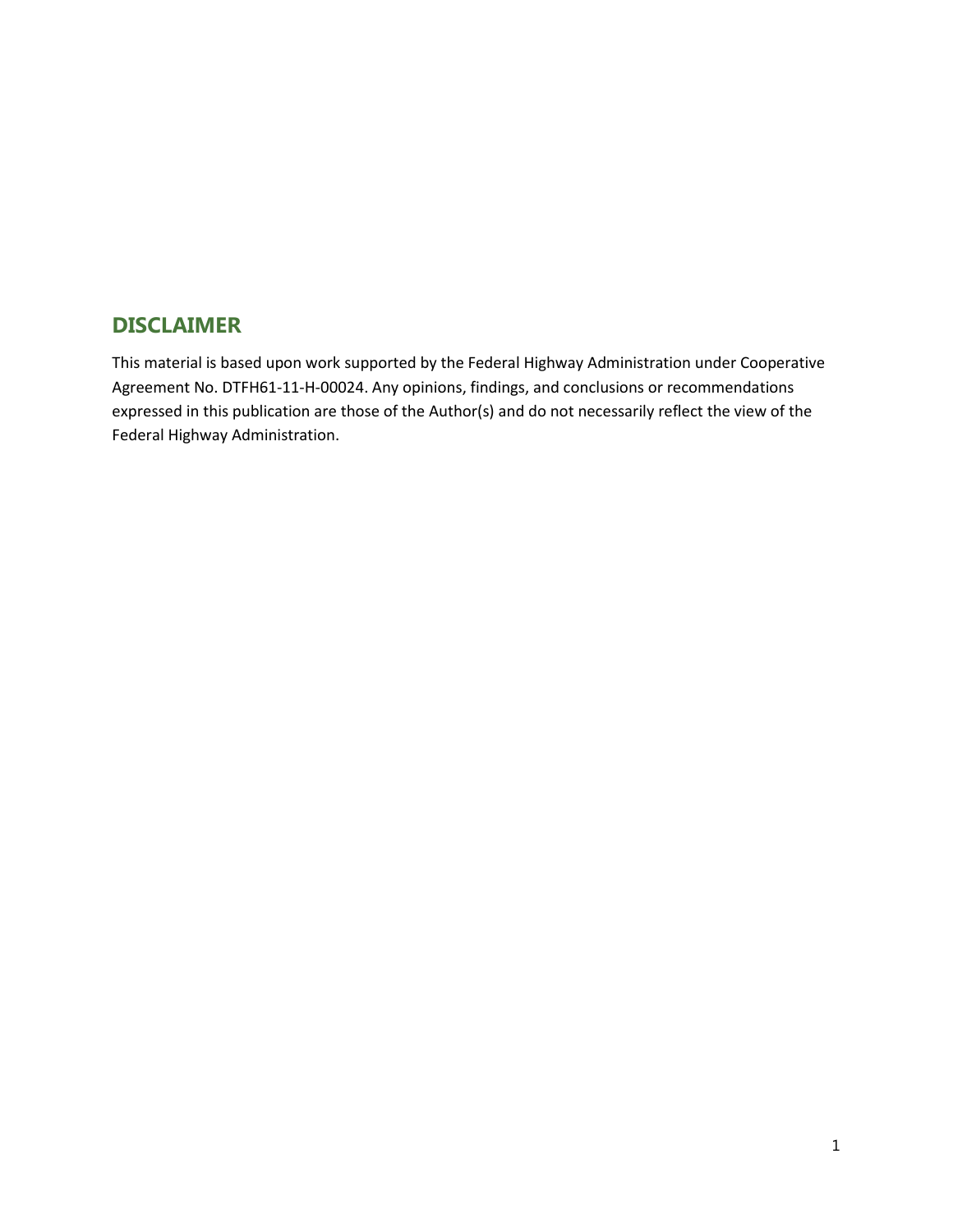# **INTRODUCTION**

Bridges connect destinations in communities and provide access to emergency and essential services, yet many of the nation's existing bridges do not provide safe and comfortable accommodations for people walking and biking. Bridges that lack pedestrian and bicycle accommodations can force substantial detours or sever routes entirely, discouraging or eliminating the option to walk and bike for transportation. Those who do travel on bridges without proper accommodations may increase their risk of being involved in a crash. Incorporating pedestrian and bicycle facilities as part of bridge rehabilitation projects can improve safety for everyone, while providing all road users direct and safe connections to schools, jobs, parks, health care services, and other destinations.



As noted in the 2013 *Status of the Nation's Highways, Bridges, and Transit: Conditions and Performance* report, 11.7 percent of bridges were classified as structurally deficient in 2010, and 14.2 percent were classified as functionally obsolete.<sup>1</sup> Bridge rehabilitation projects are opportunities to create critical connections in existing pedestrian and bicycle networks or provide safer and more comfortable facilities for nonmotorized users. Bridge projects are also high-profile, large-scale projects, and the inclusion of bicycle and pedestrian facilities can serve as recognition of the role of bicycling and walking in transportation networks.

 $\overline{\phantom{a}}$ <sup>1</sup> <http://www.fhwa.dot.gov/policy/2013cpr/chap3.cfm#13>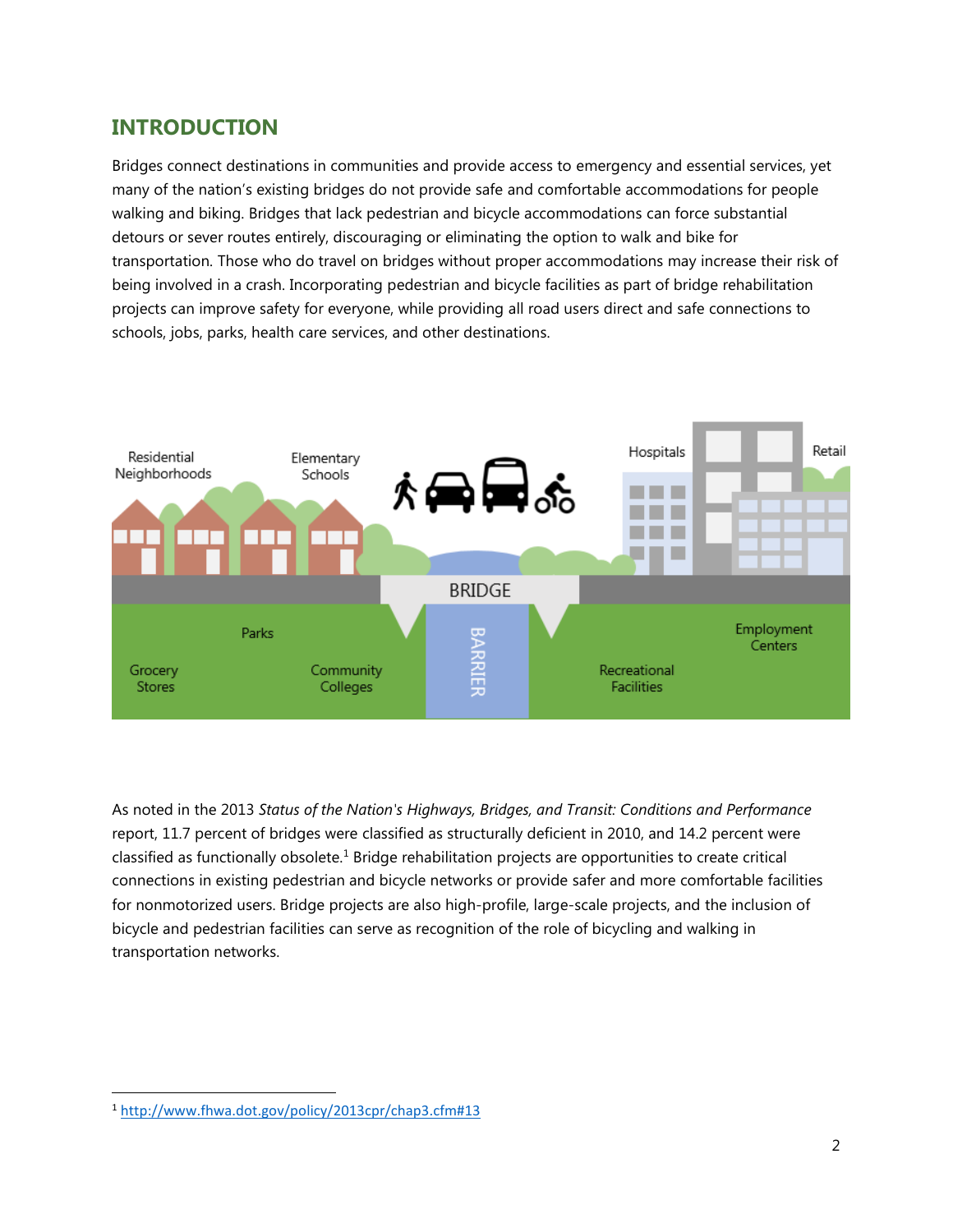The purpose of this white paper is to:

- 1. Acknowledge that pedestrian and bicycle considerations should be addressed at the State, local, and regional planning levels per the USDOT Policy Statement on Bicycle and Pedestrian Accommodation Regulations and Recommendations,
- 2. Demonstrate that providing pedestrian and bicycle facilities as part of bridge rehabilitation projects is a win-win for communities for a broad range of reasons, and
- 3. Share case studies summarizing the positive effects of providing new and improved bicycle and pedestrian connections.

These themes and case studies will help to demonstrate the need for investing in bicycle and pedestrian facilities during bridge rehabilitation projects and they will assist transportation practitioners and decision makers planning these infrastructure upgrades. Bridges are critical links in the pedestrian and bicycle network and given complexity and technical constraints, it's especially important for practitioners to consider multimodal access and accommodations early in the planning process. This white paper focuses on improving pedestrian and bicycle accommodations on existing bridges through the bridge rehabilitation process. It is not intended to be a comprehensive resource for the full range of multimodal bridge issues so, for example, it doesn't address things like rail to pedestrian/bicycle bridge conversions, new bridges, tolled bridges, design solutions to improve comfort and safety, and strategies for linking to surrounding multimodal networks. Questions that practitioners should consider in the planning and design process are highlighted at the end of this white paper to encourage ongoing conversation and dialogue about improving multimodal access on bridges. The resources highlighted on Page 9 provide more information.

# **Importance of Planning**

In general, major capital projects at a bridge location are infrequent, with many years or decades between infrastructure upgrades. Given the long lifespans of bridges compared to the typical section of road, it is especially important that bridge rehabilitation projects consider bicycle and pedestrian access and connectivity. Bridges can be upgraded in locations where facilities like sidewalks or greenways are planned, but not yet present with the understanding that surrounding multimodal network connections will improve over time. Bicycle and pedestrian facilities can be added in bridge retrofits during project alternatives analysis and identified as part of the public engagement process. It is critical to consider these bridges not as standalone structures, but as elements of the pedestrian and bicycle network. Planning nonmotorized networks should involve identifying key barriers, such as waterways, railroads, and major roadways and noting that the bridges spanning these features are a key element of multimodal networkimprovement strategies.

Early consideration of bicycle and pedestrian elements in the bridge planning project can ensure that the upgraded facility sufficiently meets the needs of all road users. Pedestrian and bicycle needs should be considered early in the planning and project development process as this is often when it is most feasible to include substantial safety-related improvements. Delaying consideration of these components until the final design or construction phases may limit the accommodations that are possible for nonmotorized road users.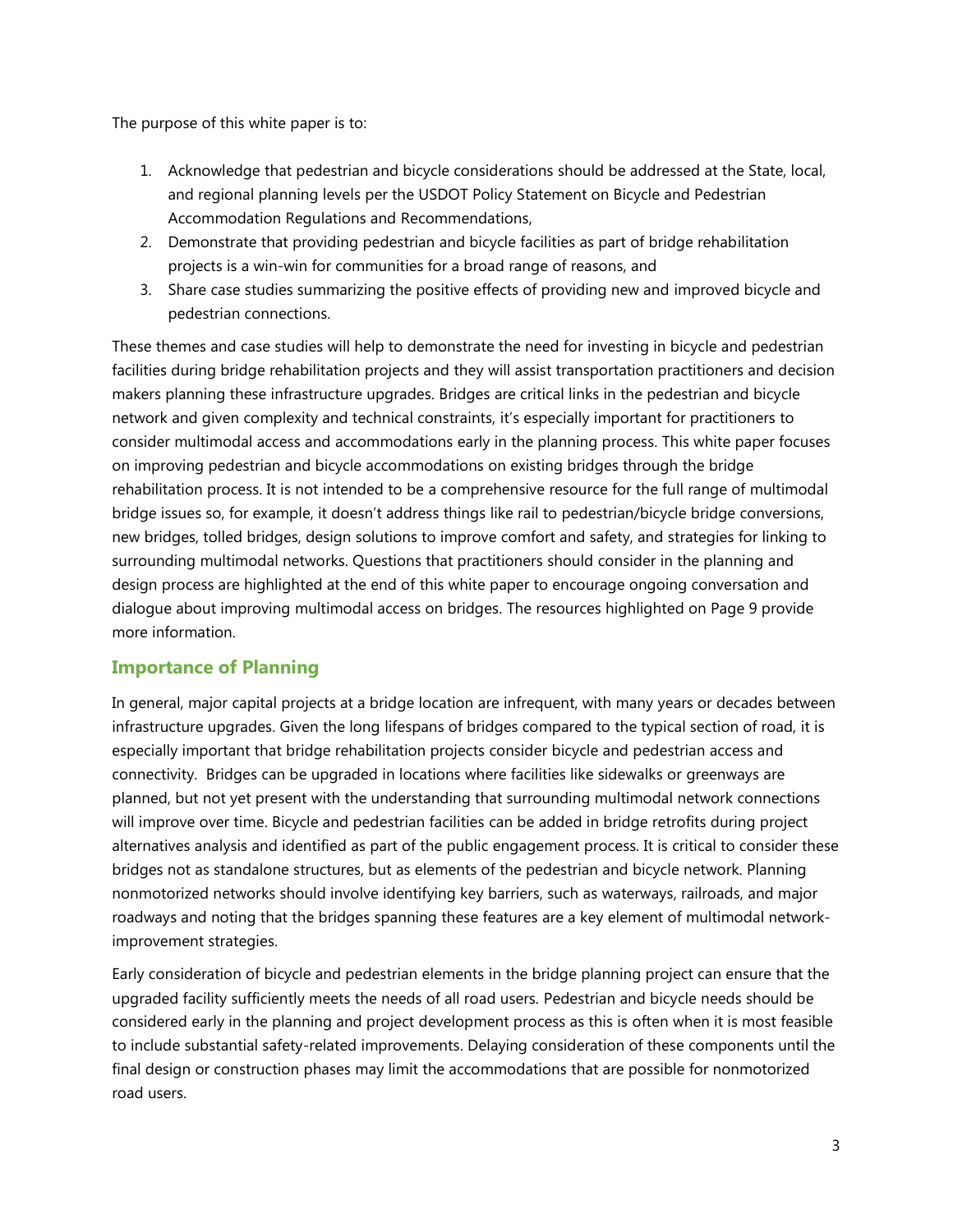### **Federal Policy**

 $\overline{\phantom{a}}$ 

The United States Department of Transportation (USDOT) *Policy Statement on Bicycle and Pedestrian Accommodation Regulations and Recommendations* (2010) identifies sections of the United States Code (U.S.C.) that pertain to walking and bicycling and how transportation agencies may improve bicyclist and pedestrian safety and accessibility.<sup>2</sup> The policy statement addresses accommodations on bridges for nonmotorized users in two locations:

- 1) **Recommended Actions:** USDOT encourages States, local governments, and other government agencies to adopt similar policy statements on bicycle and pedestrian accommodation including: "*Integrating bicycle and pedestrian accommodation on new, rehabilitated, and limited-access bridges*: DOT encourages bicycle and pedestrian accommodation on bridge projects including facilities on limited-access bridges with connections to streets or paths."
- 2) **Key Statutes and Regulations Regarding Walking and Bicycling:** Specifically, 23 U.S.C. 217(e) emphasizes the need to address bicycle accommodations during bridge replacement and rehabilitation projects:

"In any case where a highway bridge deck being replaced or rehabilitated with Federal financial participation is located on a highway on which bicycles are permitted to operate at each end of such bridge, and the Secretary determines that the safe accommodation of bicycles can be provided at reasonable cost as part of such replacement or rehabilitation, then such bridge shall be so replaced or rehabilitated as to provide such safe accommodations."

Although this statutory requirement only mentions bicycles, the policy statement notes that DOT encourages State and local governments to apply this same policy to pedestrian facilities as well.

<sup>&</sup>lt;sup>2</sup> [http://www.fhwa.dot.gov/environment/bicycle\\_pedestrian/guidance/policy\\_accom.cfm](http://www.fhwa.dot.gov/environment/bicycle_pedestrian/guidance/policy_accom.cfm)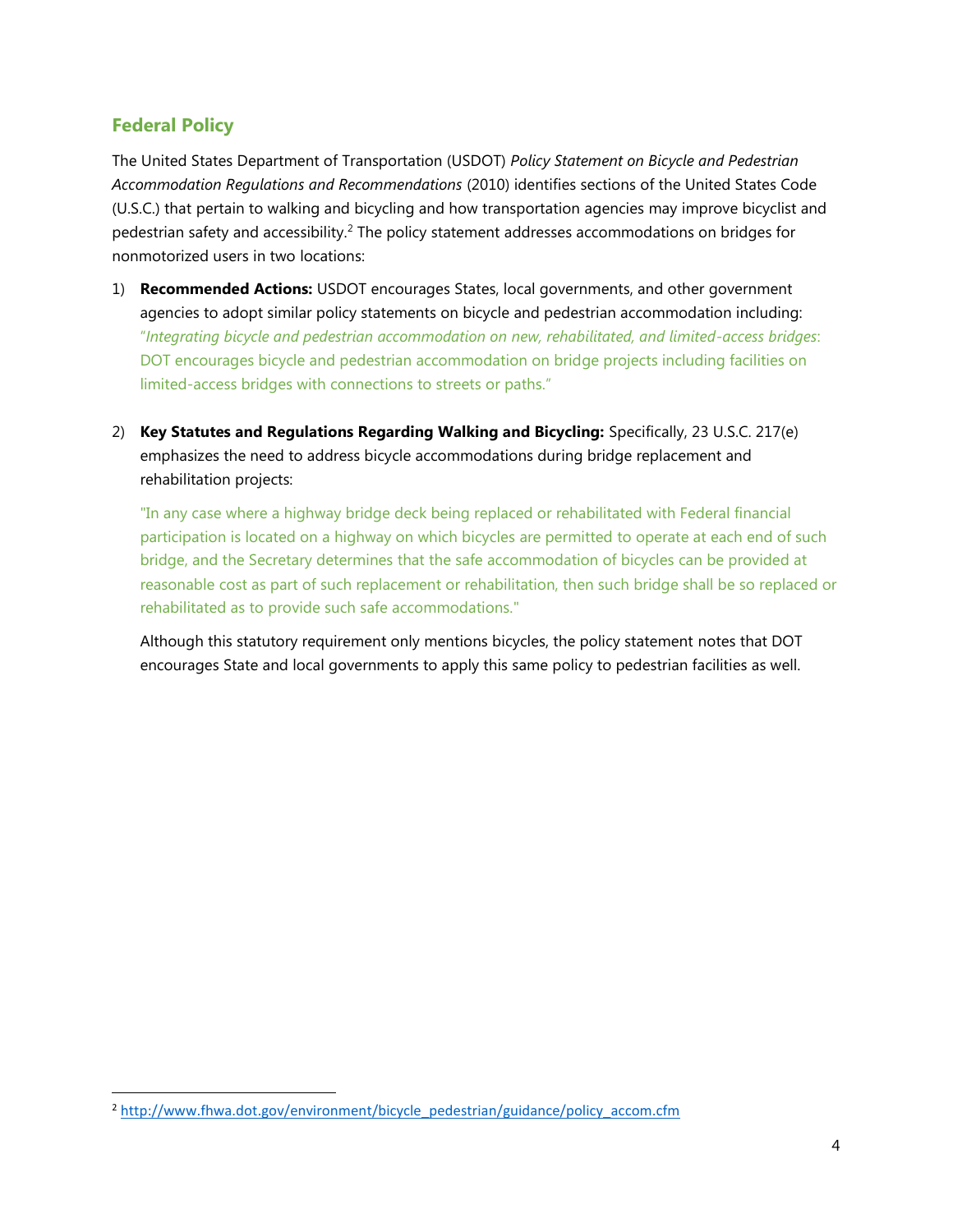# **Benefits of Bicycle and Pedestrian Accommodation**

Providing bicycle and pedestrian accommodation on bridges leads to two **direct benefits**:



**Connectivity** – Bridges are often pinch-points in the road network. Well-designed, interconnected bicycle and pedestrian facilities allow all users to safely and conveniently get where they want to go.



**Safety** – Implementation of bicycle and pedestrian facilities on bridges often improves the safety of these modes, decreasing the likelihood of collisions or conflicts with other road users.

In addition to the direct benefits of safety and connectivity, an infrastructure improvement often leads to increases in bicycling and walking, called induced demand. As a result of this induced demand, communitywide **indirect benefits** may occur, including:



**Access** – Accommodation for bicyclists and pedestrians on bridges can enhance access to jobs, schools, health care, and other essential services.



**Health** – Comprehensive, comfortable nonmotorized networks may increase the numbers of people walking and bicycling. By increasing residents' access to opportunities for physical activity, these facilities can lead to improved health outcomes.



**Sustainability** – Bridges complete critical links in the transportation network, and including bicycle and pedestrian facilities on these links makes nonmotorized transportation a safer, more comfortable option, especially for short trips. Improved nonmotorized facilities can lead to a decreased dependency on personal vehicles, contributing to decreases in greenhouse gas emissions, potential reduction in congestion, and increased environmental sustainability within a community.



**Cost Savings** – Constructing a bicycle or pedestrian facility during a bridge upgrade project will almost always be more cost effective than providing the same facility on a completed project or constructing a standalone bicycle and pedestrian bridge.



l

**Social Equity** – Rivers, freeways, and railroad tracks may serve as barriers between neighborhoods with different socioeconomic makeups and different levels of access to jobs and other opportunities. Providing nonmotorized access over these barriers can promote equity, access to opportunity, economic development, and public health.<sup>3</sup>

<sup>&</sup>lt;sup>3</sup> All icons are sourced fro[m http://www.thenounproject.com,](http://www.thenounproject.com/) artists Edward Boatman, Joris Hoogendoorn, Gubi Mann, and Joao Proncax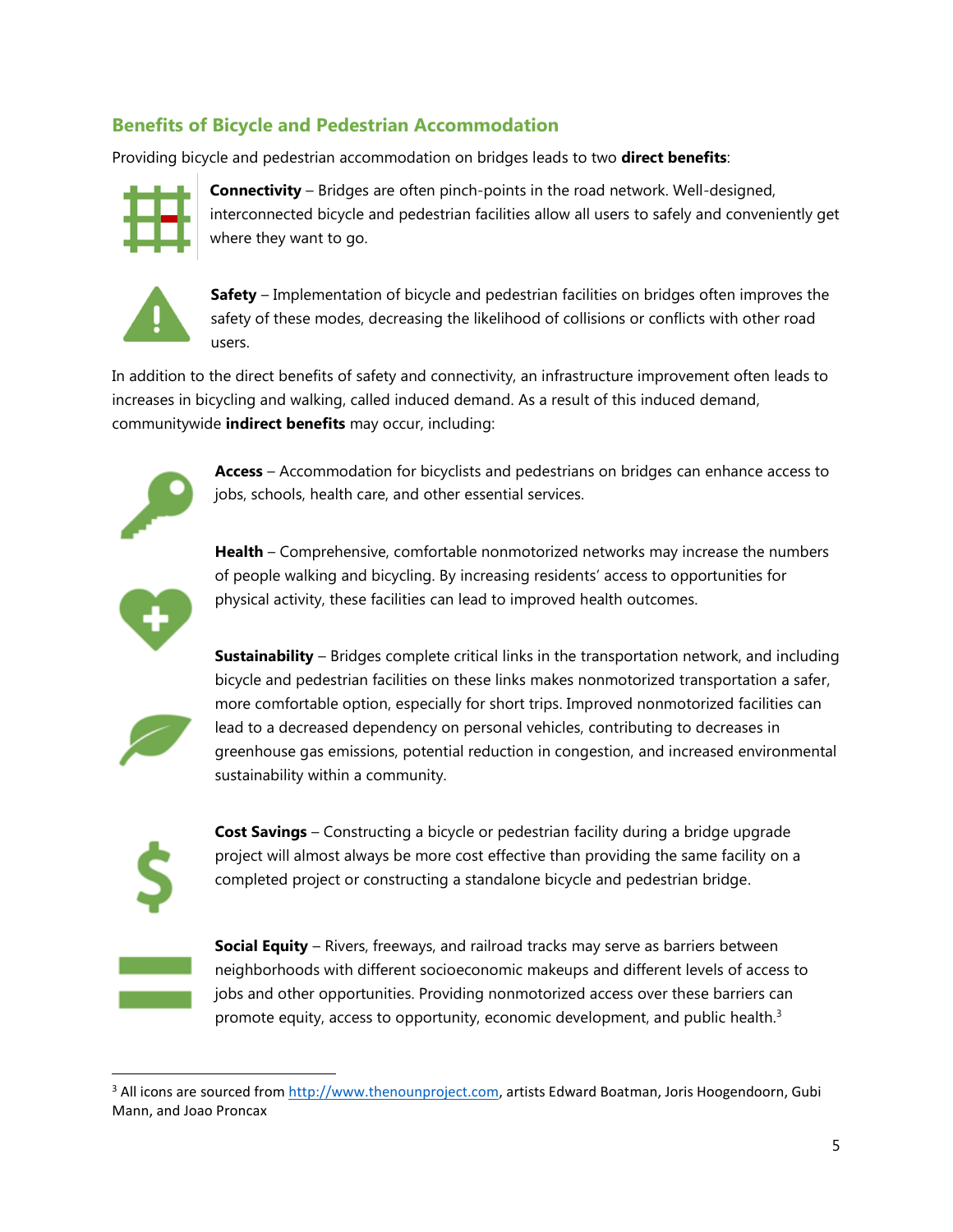### **Minneapolis Bridge Upgrade as a Cost Saver**

The Franklin Avenue Bridge in Minneapolis, MN, is a historic arch bridge constructed in 1923. A previous rehabilitation project, completed in 1970, replaced the bridge cross beams. The current bridge rehabilitation aims to upgrade the bridge while returning its original 1923 design. The redesign replaces the inadequate existing pedestrian conditions with a 14-foot multi-use path with physical separation. The project is more cost effective than a full bridge replacement, and it will extend the life of the bridge by 50 to 75 years. By including bicycle and pedestrian accommodations as part of the broader project, Hennepin County is spending less on these nonmotorized facilities than a standalone bicycle or pedestrian improvement. Image Source: Wikipedia



### **Ithaca Historic Bridge Serves as Multimodal Connection to University**

The City of Ithaca and the New York State Department of Transportation rehabilitated the historic Thurston Avenue Bridge in Ithaca, NY, to meet today's multimodal transportation needs without compromising the historic structure. Originally a trolley bridge, the bridge now serves more than 34,000 students, faculty, and staff at Cornell University. Severe congestion was causing vehicle delays at the approach intersection, and pedestrians were walking in the vehicle travel lanes. The bridge's capacity had to be increased, while still respecting its historical features. The resulting bridge design widened the bridge by 12 feet by adding new arches at each side to provide support for 10-foot sidewalks and 5-foot bicycle lanes.

Image Sources: Laura Kozlowski (left), and FHWA (right)

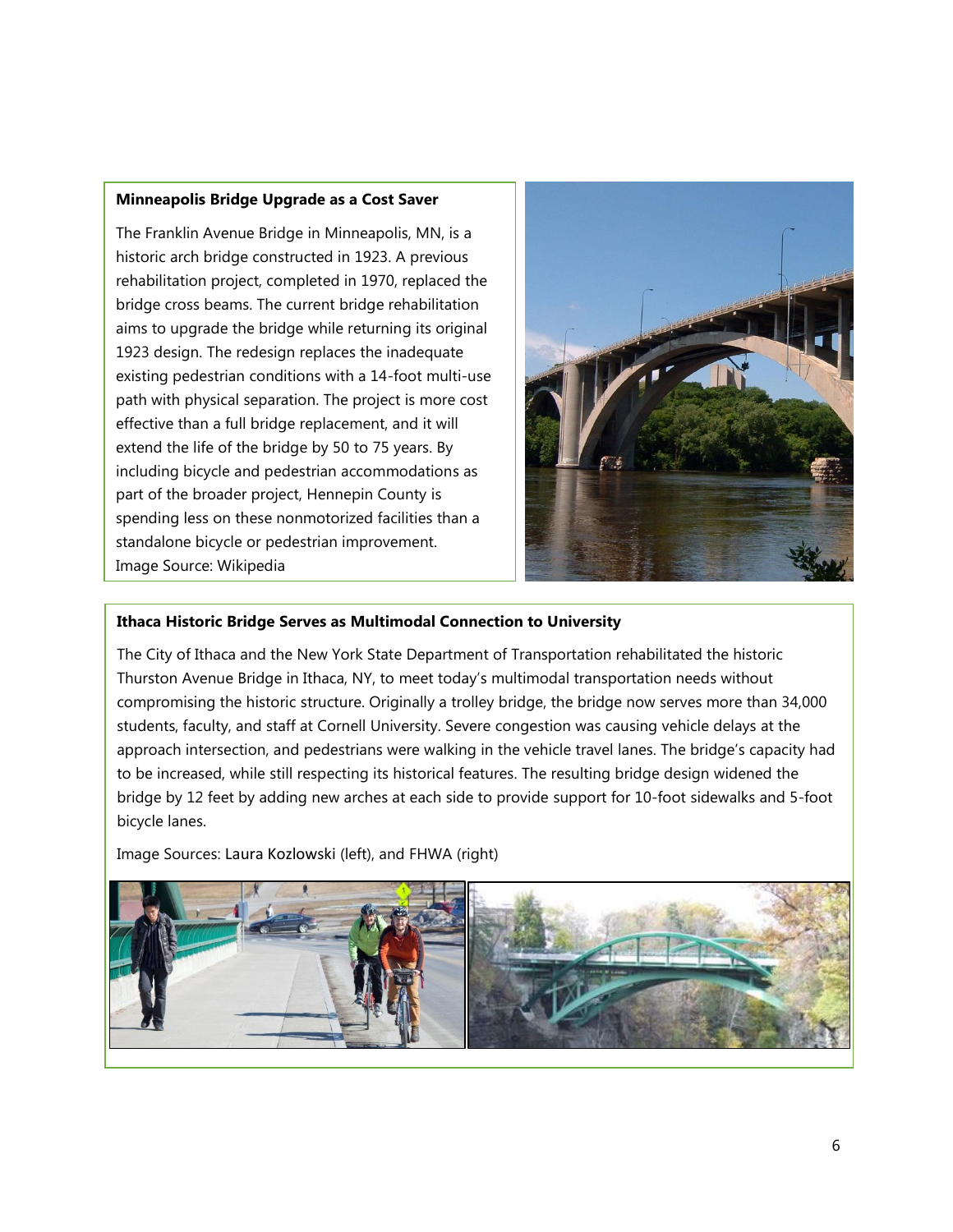## **Context Sensitivity**

Including bicycle and pedestrian facilities on bridges is not always possible. Each bridge is unique, with different infrastructure, surrounding land use, community support, and context-specific challenges. These facilities cannot be accommodated in all bridge rehabilitation projects, and when they are included, the extent and configuration of the bicycle and pedestrian facility should match the need and opportunity. In addition, the decision to include a sidewalk, path, or bicycle lane on a bridge should account for the surrounding bicycle and pedestrian network.

### **Case Studies**

The following pages include three case studies summarizing the planning process for providing new and improved bicycle and pedestrian connections during bridge rehabilitations. These case studies highlight the benefits of integrating nonmotorized facilities into these bridge projects. Additional case studies highlighting the role of bridges are available at the [Pedestrian and Bicycle Information Center](http://www.pedbikeinfo.org/data/casestudies.cfm) and at [http://contextsensitivesolutions.org/content/case\\_studies](http://contextsensitivesolutions.org/content/case_studies) (Keyword: bridge).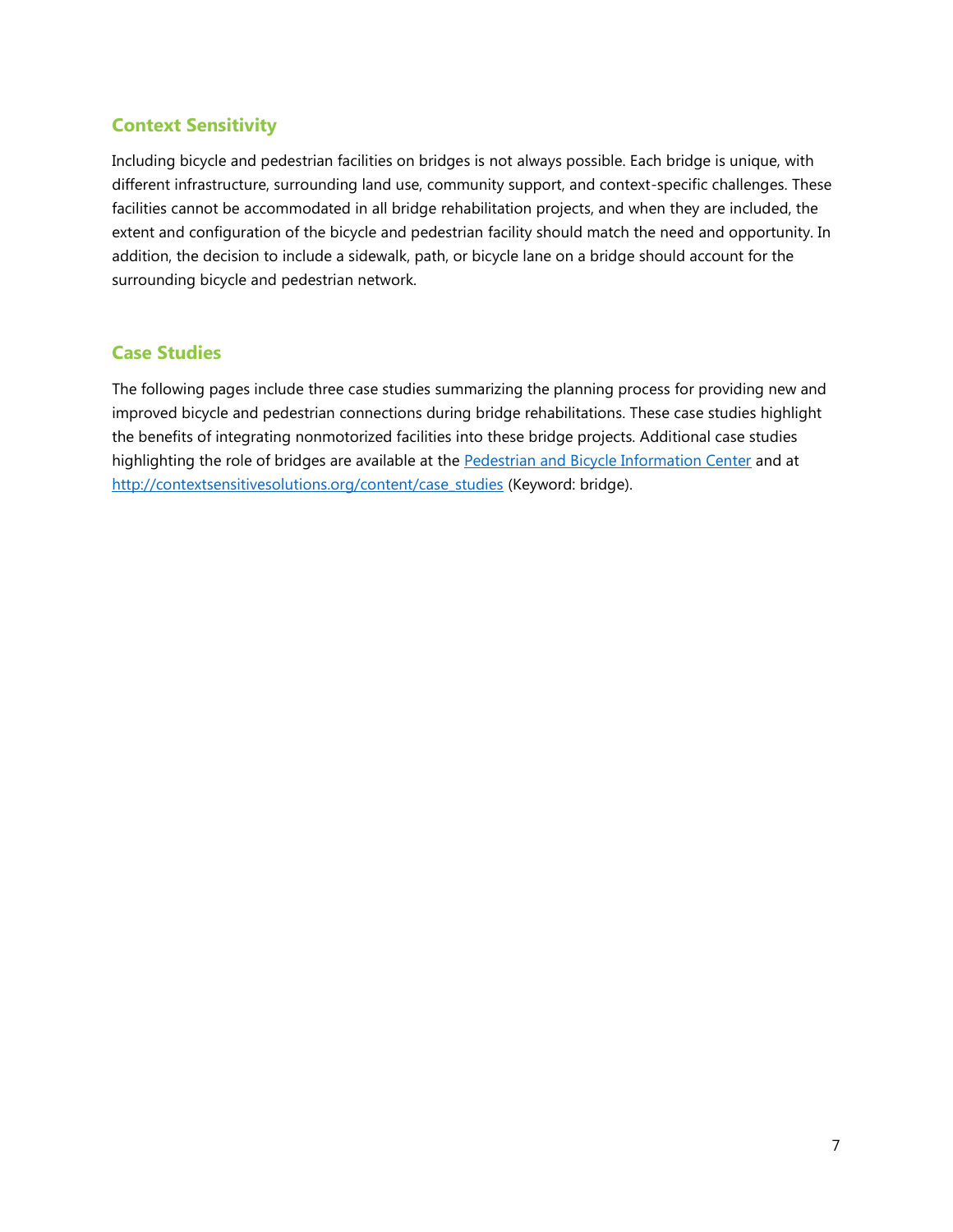# **MADISON STREET BRIDGE**



### **PROJECT INFORMATION**

**Location:** Missoula, Montana **Status:** Under Construction **Project Type:** Rehabilitation **Key Benefits:**

### **PROJECT SUMMARY**

The four-lane Madison Street Bridge in Missoula, MT, serves as a gateway between the downtown community and the University of Montana, and it attracts significant pedestrian and bicycle traffic between these two key destinations. The existing bridge has bicycle lanes and sidewalks, though both are narrow. Spalling – deterioration of concrete caused by freeze-and-thaw cycles – caused safety hazards on the sidewalks lining the bridge. In January 2016, a block of concrete fell from the bridge deck sidewalk on to the riverfront trail below. While the bridge was not slated for an upgrade until 2020, this incident led to this project being prioritized within the region. The bridge rehabilitation project aims to both improve the bridge structure and to reconfigure its use to better serve multimodal demand.

### **PLANNING PROCESS**

A 2014 Missoula bridges planning study recommended the Madison Street Bridge be rehabilitated with new decks and the Montana Department of Transportation expedited this project. The contracted designbuild firm held meetings with local-, regional-, and State-level stakeholders, leading to a quickly established consensus for the bridge concept design. The new deck would remove the three-foot center median, reduce vehicle lanes from 12 feet to 11 feet, widen sidewalks from four feet to five and one-half feet, and widen bicycle lanes from four feet to five feet.

*In-kind replacement is not a successful model in this day-and-age in Montana. We have much more interest now in connectivity, multimodalism, aesthetics, and that is the model going forward*. - Ed Toavs, Missoula District Administrator at Montana Department of Transportation

### **IDENTIFIED BENEFITS**

Structural safety concerns instigated the project. In addition to improving the structure, this rehabilitation project facilitates safer and more comfortable travel by bicyclists and pedestrians due to the widened facilities. As mentioned by Ed Toavs, "It's just really hard to prioritize anything higher than [safety]."

Cost savings have also been identified by agency partners as a key benefit. As a result of the center median removal and reduced vehicle lane widths, the City of Missoula anticipates reduced maintenance cost for plowing in the winter months.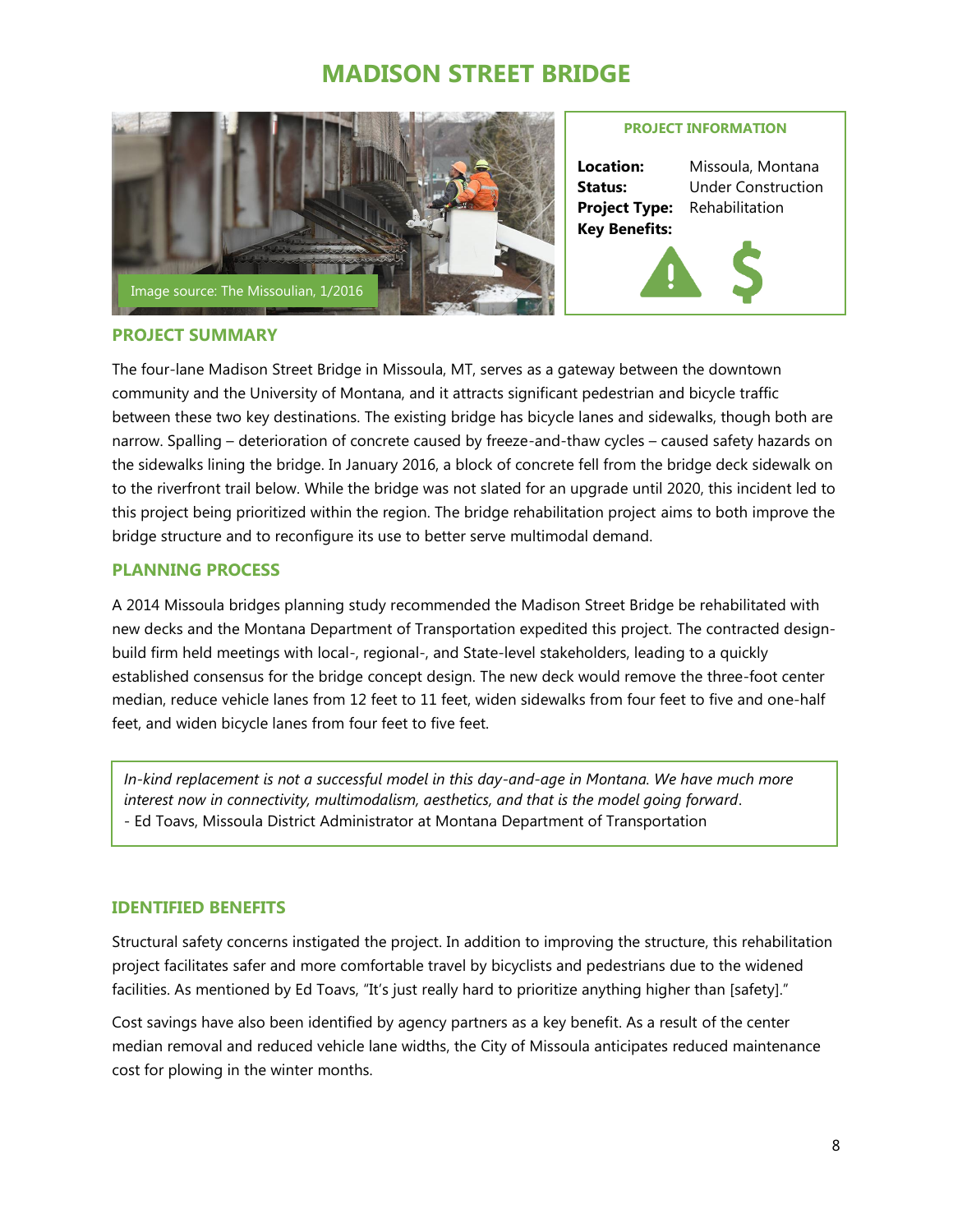# **RICHMOND-SAN RAFAEL BRIDGE**



### **PROJECT INFORMATION**

**Location** Richmond, CA **Status:** Project Approval **Project Type:** Rehabilitation **Key Benefits:**



### **PROJECT SUMMARY**

The six-mile Richmond-San Rafael, California, bridge opened in 1956, linking Marin and Contra Costa counties in the San Francisco Bay Area and replacing ferry service between the two counties. The bridge is multilevel – with two eastbound lanes on the upper level and two westbound lanes below – with no existing bicycle or pedestrian accommodation on the bridge aside from a wide shoulder. Two bridge modifications will convert the eastbound shoulder to a third travel lane, and convert the westbound shoulder to a two-way shared use path using a narrow movable barrier.

### **PLANNING PROCESS**

Prior to this project, a seismic retrofit was completed on the bridge in the late 1990s. At the time, the Bay Conservation and Development Commission (BCDC) noted the need for bicycle and pedestrian facilities with this bridge upgrade. BCDC emphasized that California State Code requires maximum feasible public access and that bicycle and pedestrian accommodations were feasible improvements for this corridor. Through BCDC and advocacy efforts of Bike East Bay, the bicycle and pedestrian facilities are a central part of the current bridge upgrade.

# *"We wouldn't be having these conversations if the Bay Conservation and Development Commission didn't exist. Through engagement efforts this bicycle and pedestrian addition was able to happen, and happen much sooner."* – Dave Campbell, Bike East Bay Advocacy Director

### **IDENTIFIED BENEFITS**

The bridge modification will provide a bicycle and pedestrian connection to local bicycling and walking routes in Marin and Contra Costa counties. The bridge improvements are a key connection on the Bay Trail, a 500 mile trail of the San Francisco Bay coastline.

While the bridge improvements are considered two distinct projects (eastbound capacity increase and westbound bicycle and pedestrian enhancements), the Bay Area Toll Authority is implementing these projects simultaneously as a cost and time savings measure. Permitting and environmental work for the two improvements are being completed concurrently. This allows for both projects to be implemented at lower costs than if they were completed independently. The project will be implemented first as a pilot, which will be evaluated by a local university.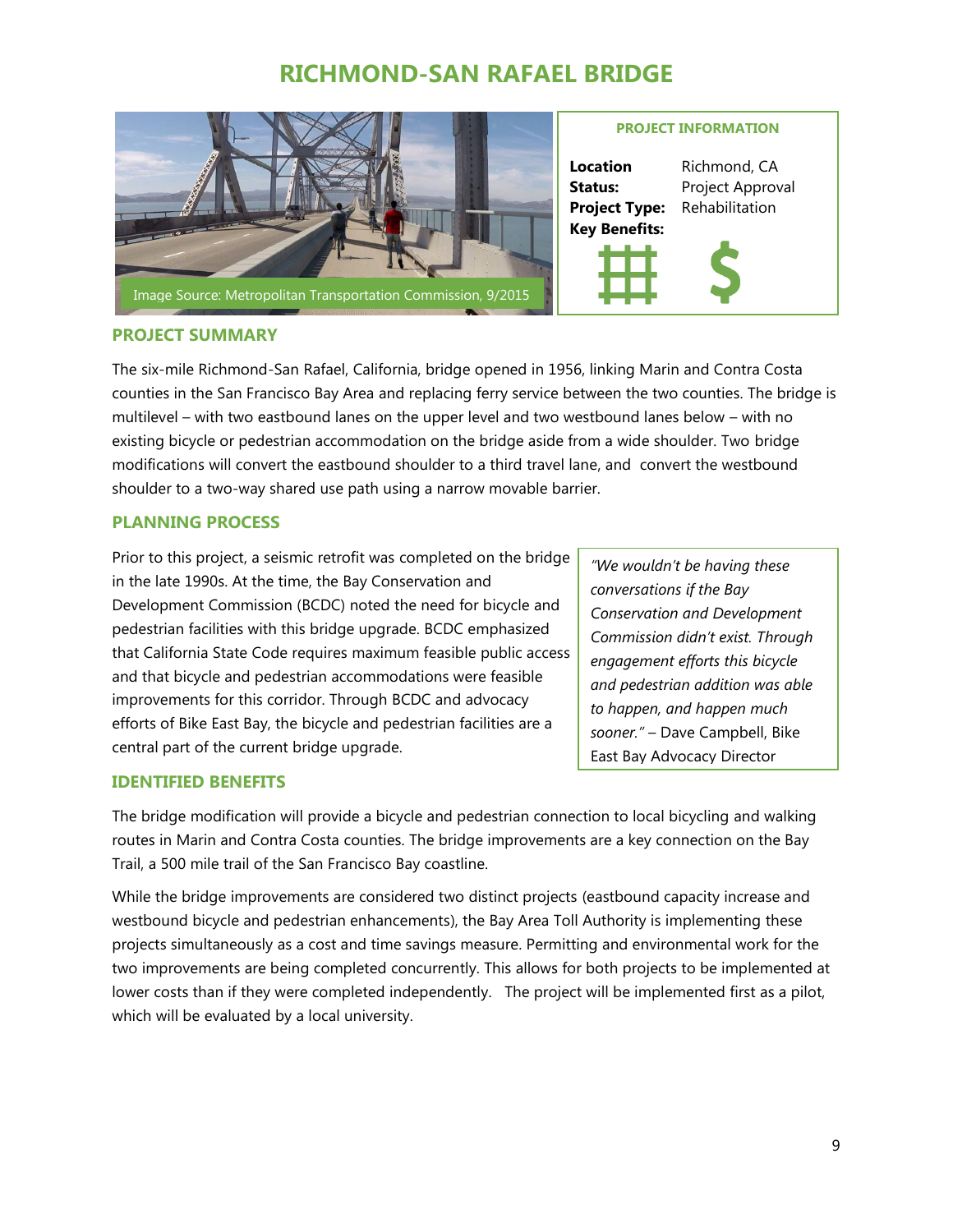# **HAWTHORNE BRIDGE**



### **PROJECT INFORMATION**

**Location:** Portland, Oregon **Status:** Complete **Project Type:** Rehabilitation **Key Benefits:**



### **PROJECT SUMMARY**

Constructed in 1910, the Hawthorne Bridge is the oldest operating vertical lift bridge in the United States, and one of the most traveled bridges in Portland, OR. It carries 30,000 cars and trucks, 800 buses, 8,000 bicyclists, and significant pedestrian traffic on a daily basis. In 1999, average daily bicycle traffic over the bridge was about 3,150 bicyclists. In 1999, the bridge was rehabilitated to ensure the structure could accommodate possible future use by streetcars or light rail. The improvement project included steel deck replacement and upgrades to the traffic gates, signals, and bridge controls. In addition to these improvements, the bridge's multi-use path was widened from six to 10 feet, sidewalks and ramps were added to the west approach to improve access for pedestrians, bicycles, and people with disabilities.

### **PLANNING PROCESS**

As early as 1996, Multnomah County convened representatives of 14 agencies to consider the project design and challenges. The design team throughout the process considered the needs of river traffic, passenger and commercial vehicles, buses, bicyclists, and pedestrians. Widening the multi-use path required extending steel supports under the bridge and installing lighter panels on the lift span. Federal Surface Transportation Program funding and Oregon Department of Transportation nonmotorized transportation grants covered the cost of this improvement. The public supported widening the sidewalk further, but this was not feasible while maintaining the original bridge structure and it would have compromised the other modes – principally transit – using the bridge.

### **IDENTIFIED BENEFITS**

The Hawthorne Bridge is now a true multimodal structure, with accommodation for auto, transit, bicycle, and pedestrian users. Providing facilities for so many modes allows residents to reduce their dependency on personal automobiles, and travel in a variety of ways. This project broadened transportation options within Portland and improved its sustainability.

This bridge has undergone several improvements; however, the most significant increase in nonmotorized use occurred after this improvement.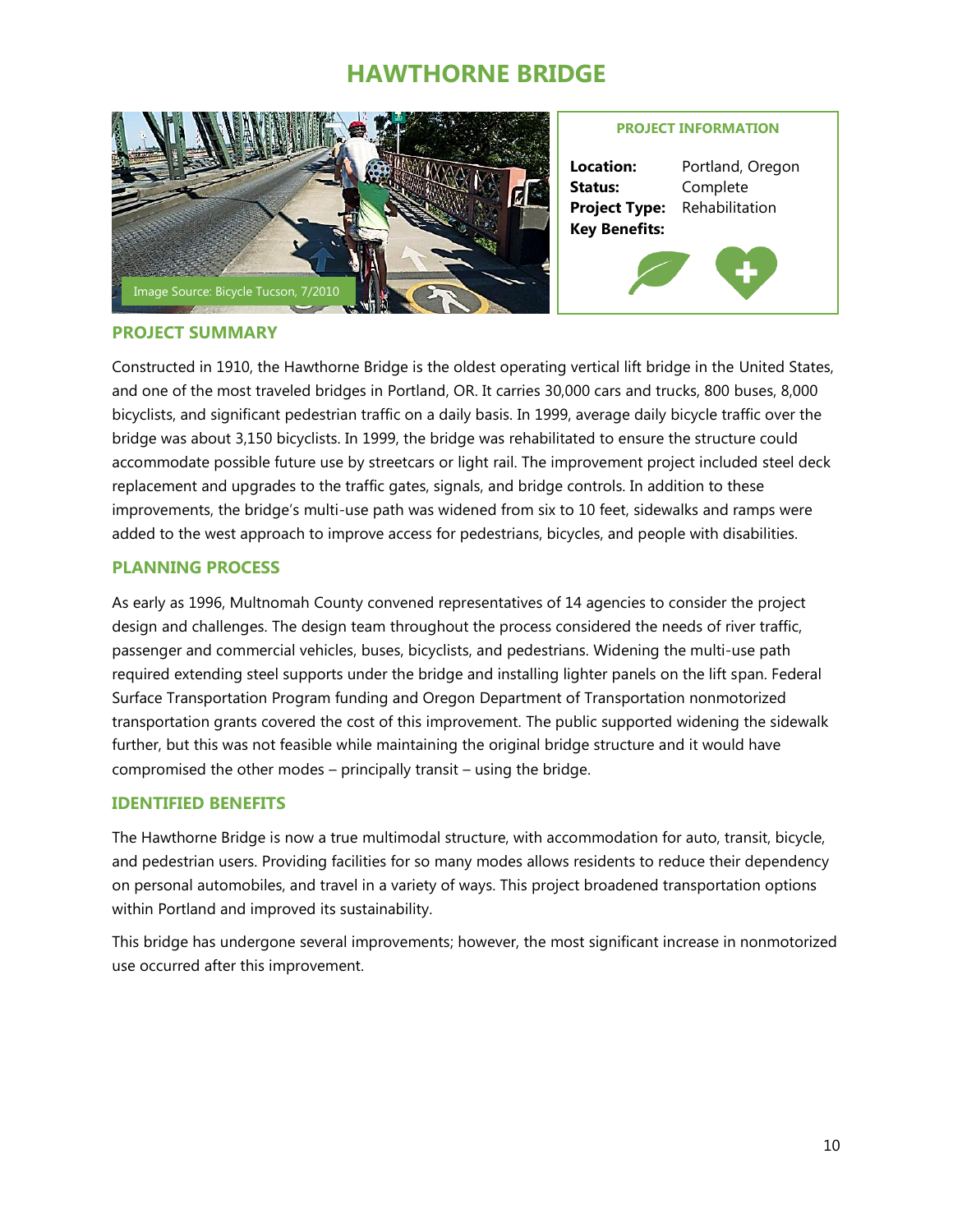# **MOVING FORWARD**

Practitioners are encouraged to think about the following questions and use them to foster an ongoing dialogue about improving multimodal access on bridges as part of the transportation planning process.

- What additional resources are needed to help practitioner's navigate between different sources of existing information relating to pedestrian and bicycle accommodations on bridges?
- How can the planning process help to ensure that existing and planned pedestrian and bicycle accommodations on bridges are linked to the existing and planned multimodal network in the surrounding area?
- What are the most common technical challenges involved in modifying an existing bridge to accommodate pedestrians and bicyclists?
- Where does the issue of design flexibility come up as it relates to pedestrian and bicycle accommodations on bridges?
- What are things to consider in the evaluation of "reasonable cost" as it relates to safe accommodations on bridges?
- What additional planning and design resources are needed relating to pedestrian and bicycle accommodation on bridges?
- Can pedestrian and bicycle access be maintained when a bridge is posted with load or use limits for vehicles?

# **RELEVANT RESOURCES**

The following resources provide further guidance on accommodating bicyclists and pedestrians as part of bridge repair and reconstruction projects:

[Guide for the Development of](https://bookstore.transportation.org/collection_detail.aspx?ID=116) Bicycle Facilities, 4<sup>th</sup> Edition: This resource from the American Association of State Highway and Transportation Officials (AASHTO), published in 2012, provides bicycle facility design guidance for on-road bikeways and shared use paths, as well as information regarding bikeway maintenance and operation.

[Achieving Multimodal Networks: Applying Design Flexibility and Reducing Conflicts.](http://www.fhwa.dot.gov/environment/bicycle_pedestrian/publications/multimodal_networks/) This report will help practitioners address topics such as multimodal bridge access, intersection design, road diets, pedestrian crossing treatments, transit and school access, freight, and accessibility. It highlights ways to apply design flexibility, while focusing on reducing multimodal conflicts and achieving connected networks.

[Incorporating On-Road Bicycle Networks into Resurfacing Projects:](http://www.fhwa.dot.gov/environment/bicycle_pedestrian/publications/resurfacing/resurfacing_workbook.pdf) This FHWA workbook provides recommendations for how roadway agencies can integrate bicycle facilities into their resurfacing programs. The workbook also provides methods for fitting bicycle facilities onto existing roadways, cost considerations, and case studies.

[LRFD \(Load and Resistance Factor Design\) Bridge Design Specifications, 7th Edition:](https://bookstore.transportation.org/item_details.aspx?ID=2211) This AASHTO technical guidebook that provides bridge design specifications, and incorporates the latest recognized practices regarding bridge design. These design specifications are mandated by FHWA for use on all bridges using Federal funding.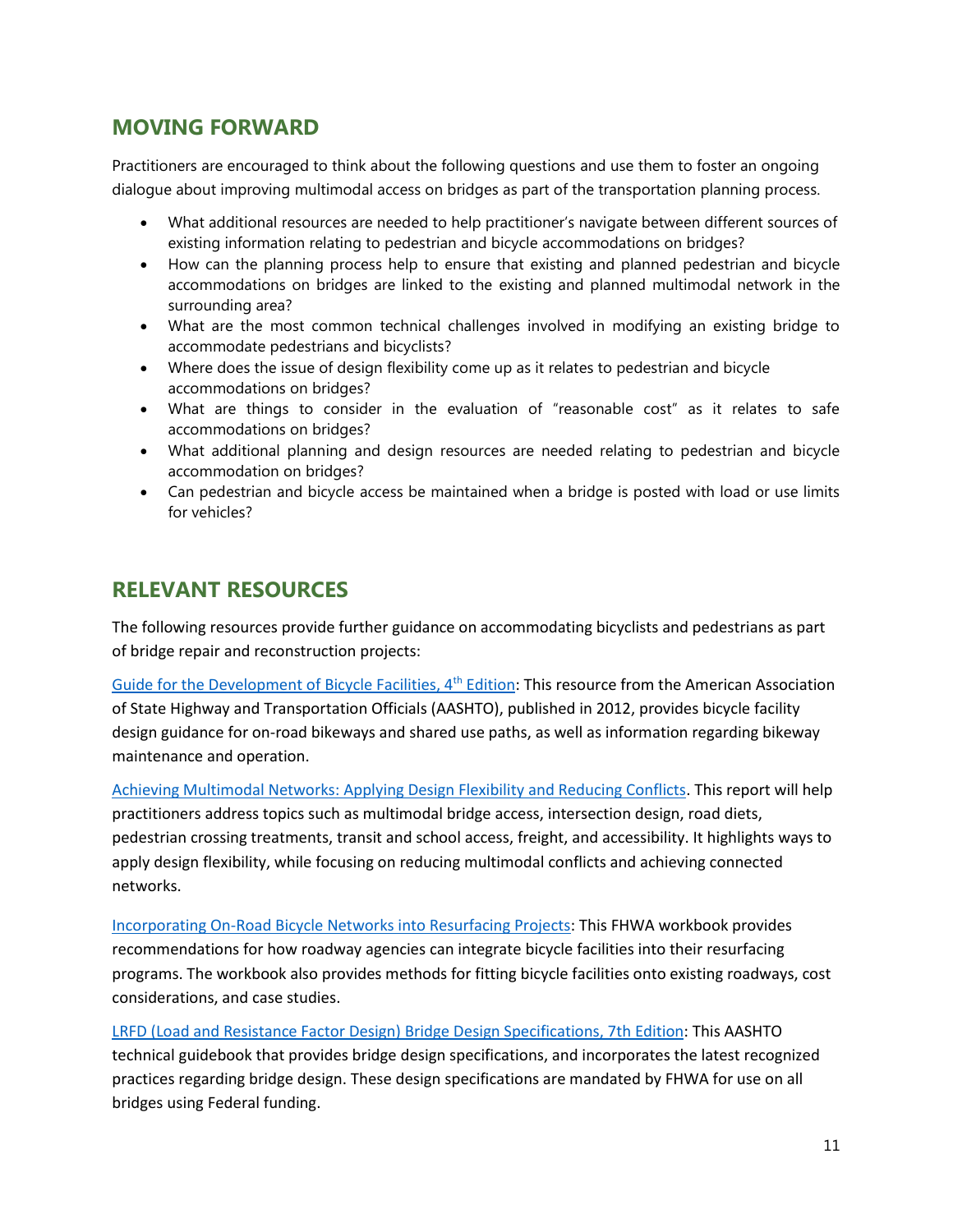[Case Studies in Delivering Safe, Comfortable, and Connected Bicycle Pedestrian Networks:](http://www.fhwa.dot.gov/environment/bicycle_pedestrian/publications/network_report/network_report.pdf) This 2015 FHWA report provides an overview of pedestrian and bicycle network principles and highlights examples from communities across the country.

[Bridging the Gaps in Bicycling Networks:](http://www.advocacyadvance.org/docs/Bridge_Access_Report.pdf) This League of American Bicyclists report identifies some of the common objections to bridge accommodations for biking and walking and offers suggestions on how to answer them. It also contains recommendations based on the experience of several successful and ongoing advocacy campaigns.

[Bicycle Safety Guide and Countermeasure Selection System:](http://nacto.org/wp-content/uploads/2010/11/bikesafe_ch6.pdf) Chapter 6 of this National Association of City Transportation Officials (NACTO) guide provides State and local case studies in a range of contexts and includes specific strategies to improve bicycling conditions.

[Case Study Compendium:](http://www.pedbikeinfo.org/cms/downloads/pbic_case_study_compendium.pdf) This Pedestrian and Bicycle Information Center (PBIC) resource provides examples of successful and innovative pedestrian and bicycle projects that emphasize education, engineering, and planning elements.

[Pursuing Equity in Pedestrian and Bicycle Planning:](https://www.fhwa.dot.gov/environment/bicycle_pedestrian/resources/equity_paper/) This PBIC resource discusses equity considerations in the pedestrian and bicycle planning process.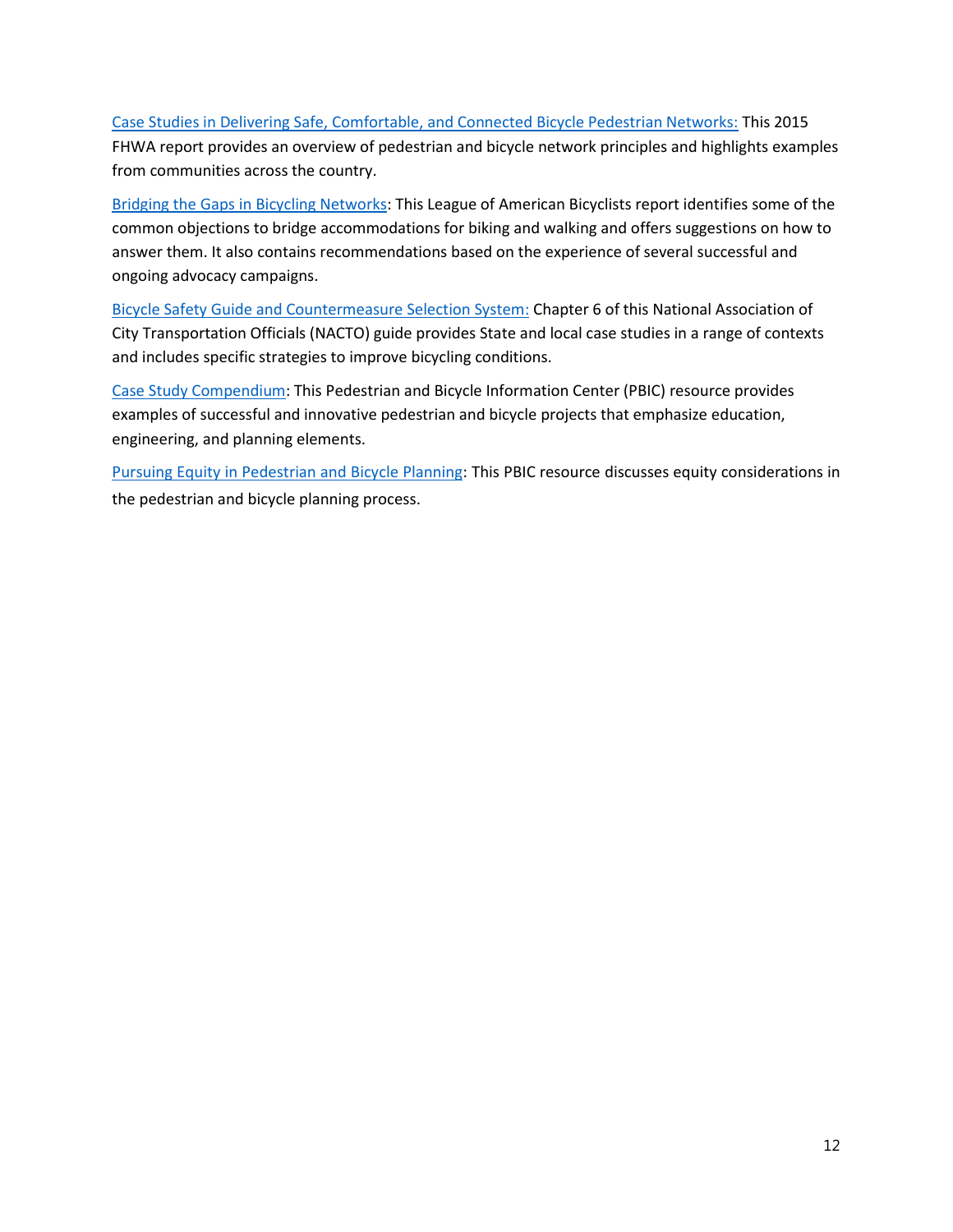# **REFERENCES**

The following sources informed this white paper:

- (1) http://missoulian.com/news/local/rehab-on-crumbling-madison-street-bridge-to-start-injune/article\_1f7ad4b2-d531-11e5-a5f8-0b8af4a6fb27.html
- (2) Interview with Ed Toavs at Montana Department of Transportation on 06/08/2016
- (3) http://www.sfgate.com/bayarea/article/Richmond-San-Rafael-Bridge-closer-to-getting-new-6076247.php
- (4) http://www.eastbaytimes.com/breaking-news/ci\_28361786/richmond-san-rafael-bridgecommuter-lane-bike-pedestrian
- (5) http://mtc.ca.gov/sites/default/files/PBA\_Amendment\_Final\_092815\_AN.pdf
- (6) http://www.bcdc.ca.gov/cm/2009/02-05\_bicycle-pedestrian\_rsf.pdf
- (7) https://multco.us/bridges/hawthorne-bridge-painting-and-deck-replacement
- (8) http://www.deainc.com/project.aspx?category=4&service=8&project=35
- (9) http://www.bikeleague.org/sites/default/files/bikeleague/bikeleague.org/resources/reports/pdfs/br idges.pdf
- (10) https://multco.us/bridges/hawthorne-bridge
- (11) http://pdxscholar.library.pdx.edu/cgi/viewcontent.cgi?article=1263&context=oscdl\_jpact
- (12) [http://www.cityofames.org/government/departments-divisions-i-z/public-works/sixth-street](http://www.cityofames.org/government/departments-divisions-i-z/public-works/sixth-street-bridge-replacement/project-faqs)[bridge-replacement/project-faqs](http://www.cityofames.org/government/departments-divisions-i-z/public-works/sixth-street-bridge-replacement/project-faqs)
- (13) Interview with Justin Clausen at City of Ames on 06/07/2016